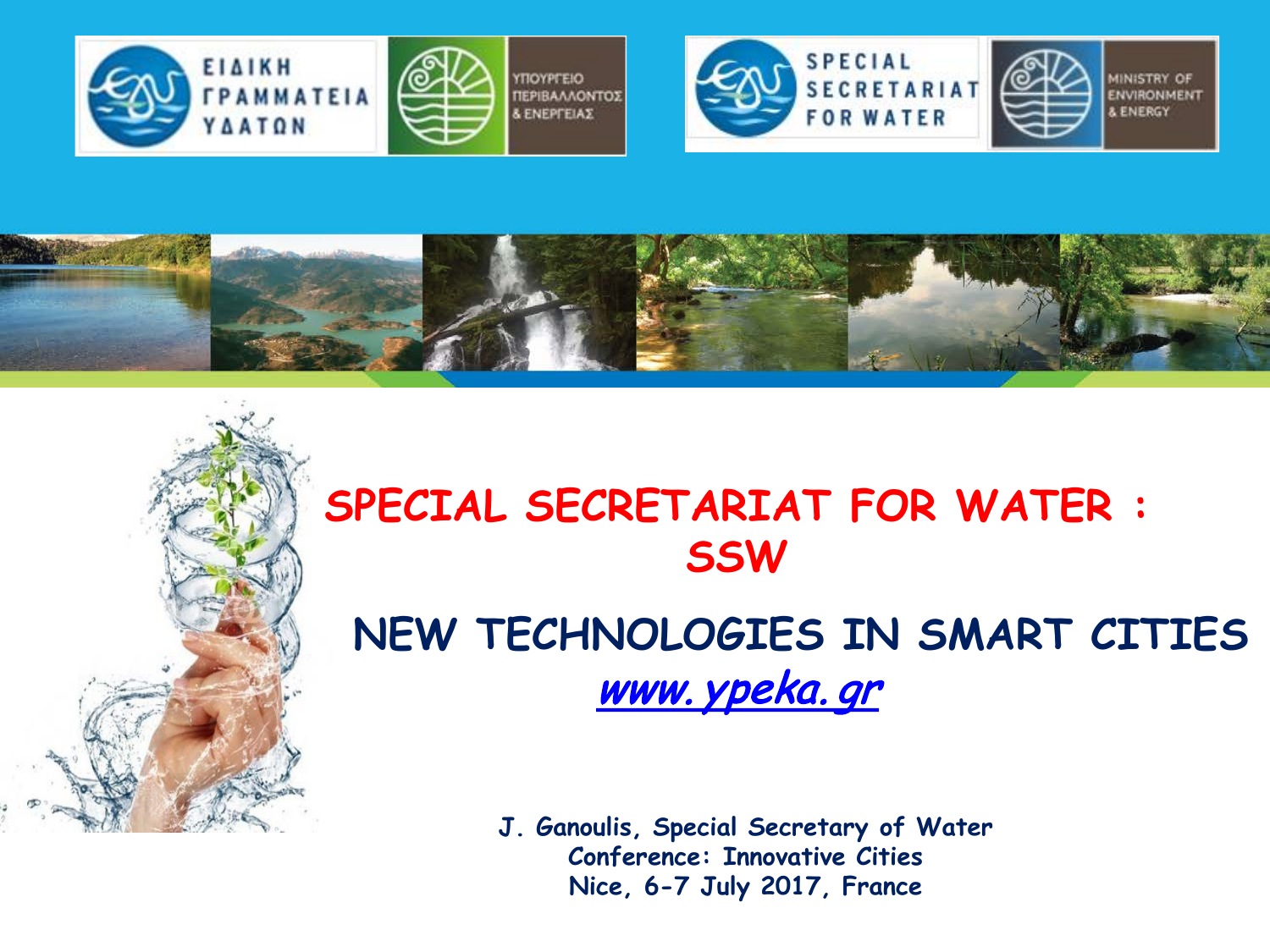### •**Water and Energy Systems are**

### **Inextricably Linked: the Water-Energy Nexus**

### **Of the 7 billion people on Earth today**

- •**2.5 billion have unreliable or no access to electricity**
- •**2.8 billion live in areas of high water stress**

#### **Increasing pressure on finite water resources**

- •**Water scarcity is increasing as demand for water intensifies with population and economic growth**
- **Climate change is exacerbating water and energy challenges**
- **Developing countries are the •most vulnerable** Source: Interlinkages & trade-offs between water & energy

•By 2035, •**energy consumption will increase by**  •**35%** 





•**Diego J. Rodriguez, Senior Economist, The World Bank, 2014**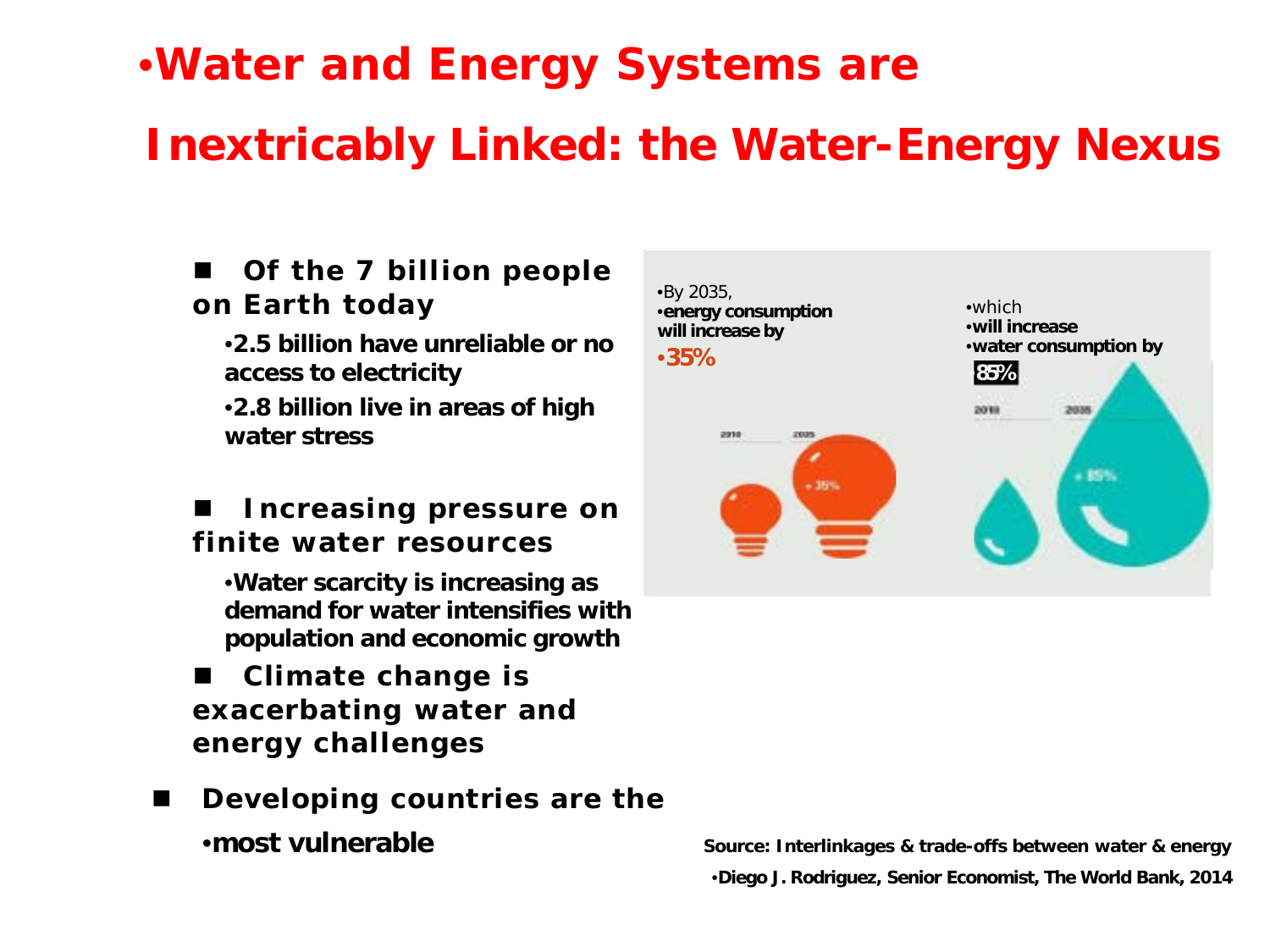

### **CYCLICAL SUSTAINABLE RE-USE**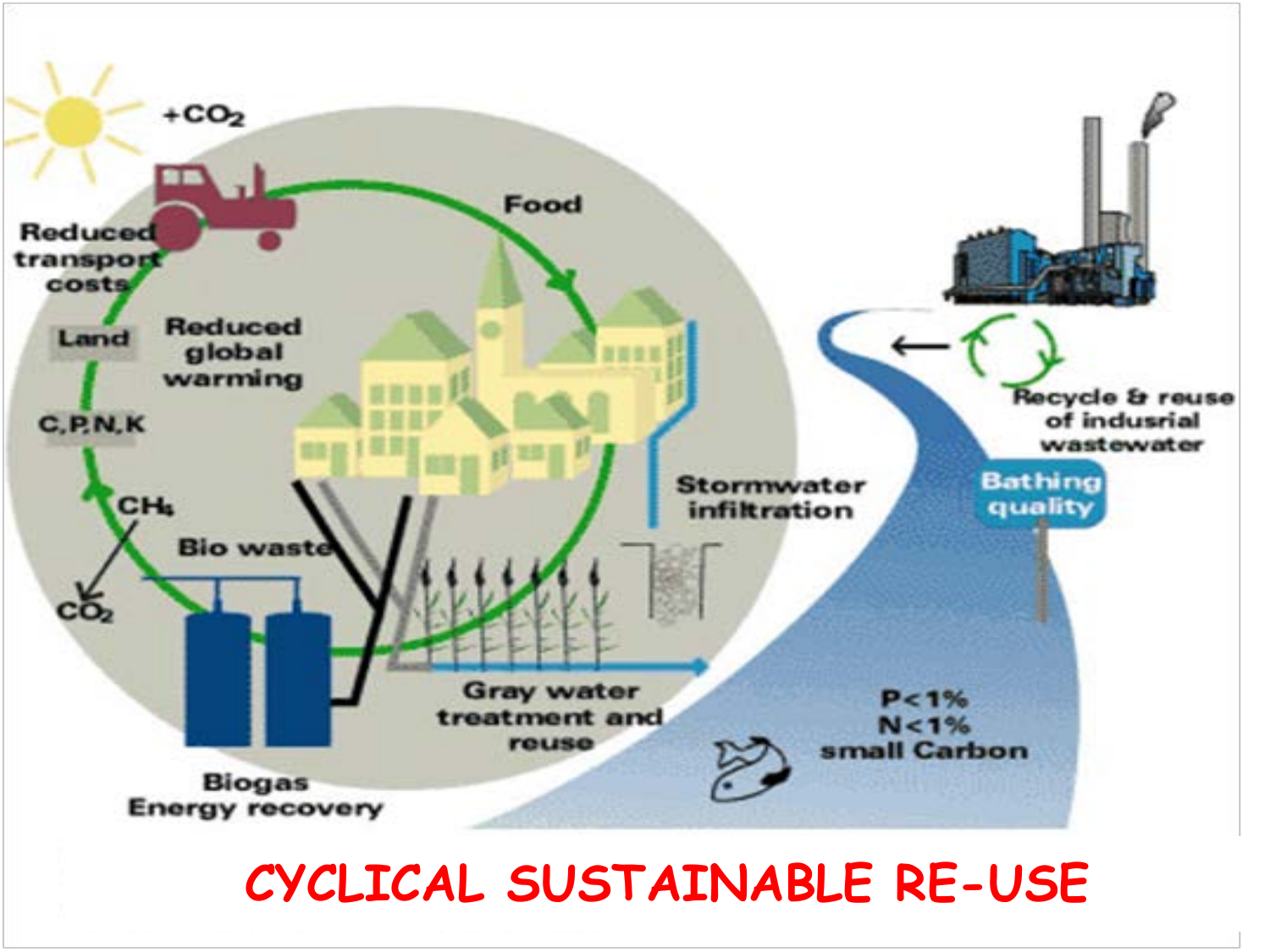

## **LINEAR NON SUSTAINABLE DISPOSAL**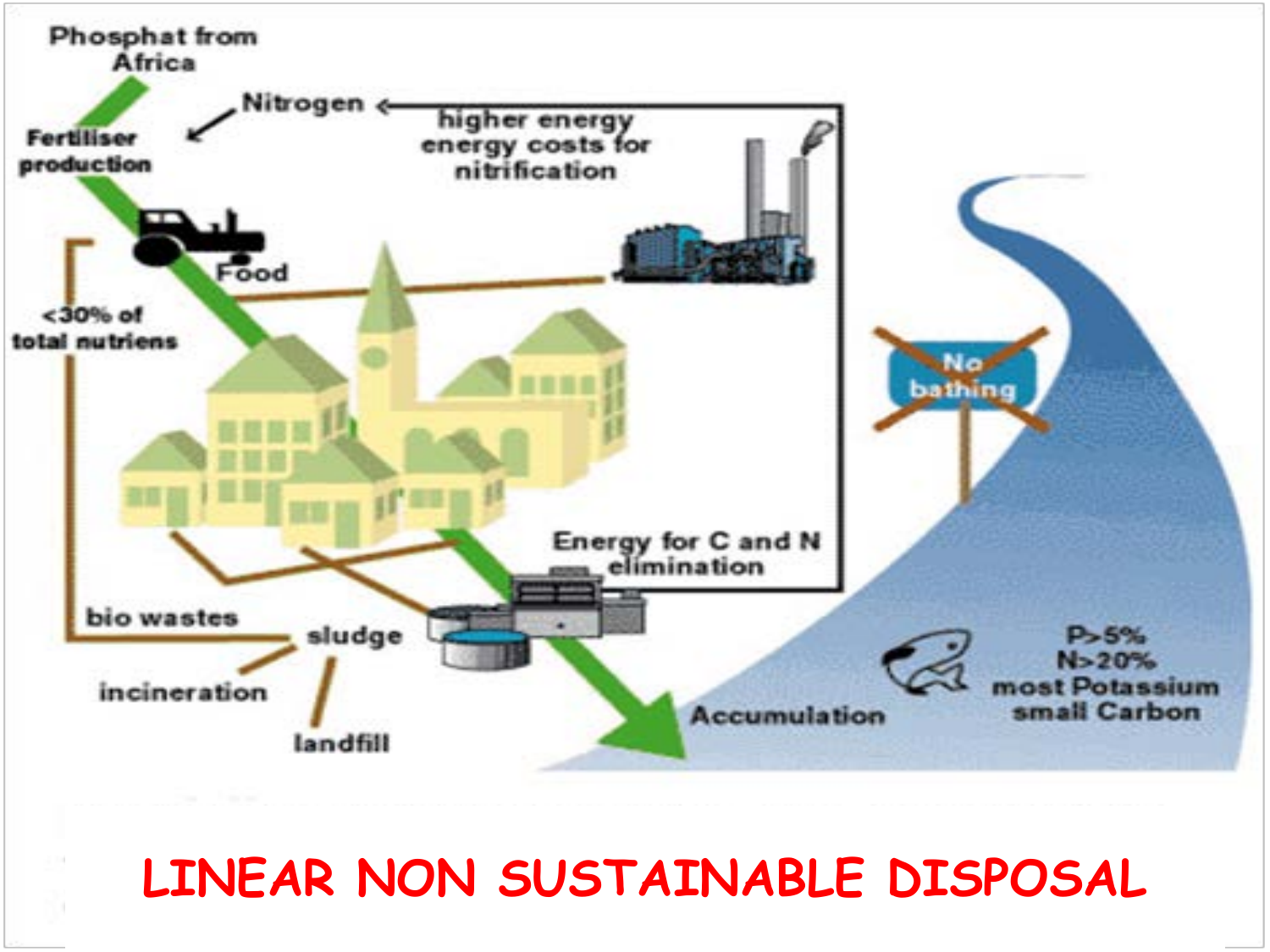



## **Water Governance in Greece**

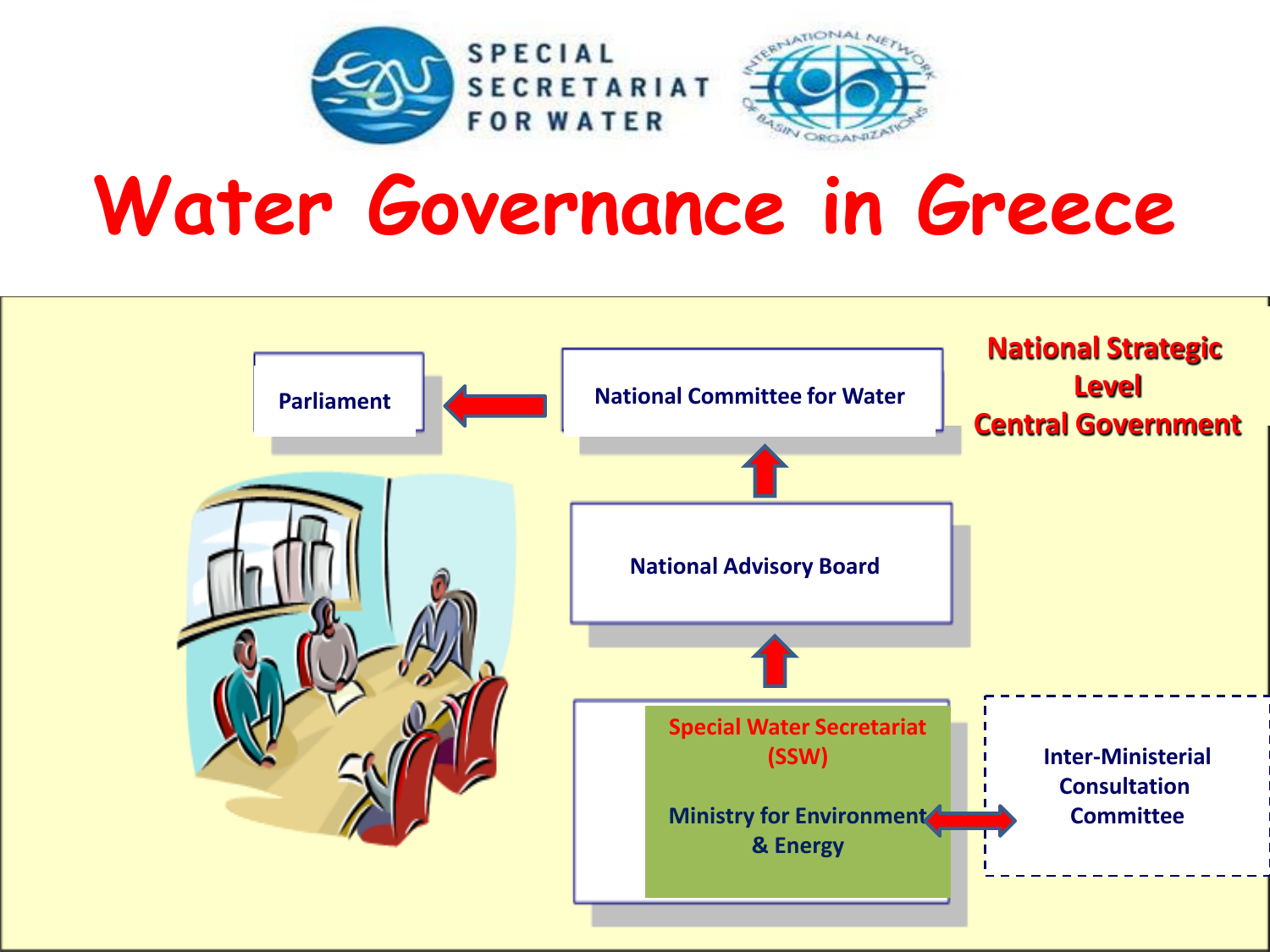

**National level**





#### **Regional water administrations**



### **Local level**

 **River Basins** 



**Municipalities, authorities, business/public interest groups, local stakeholders, organizations, landowners, etc.**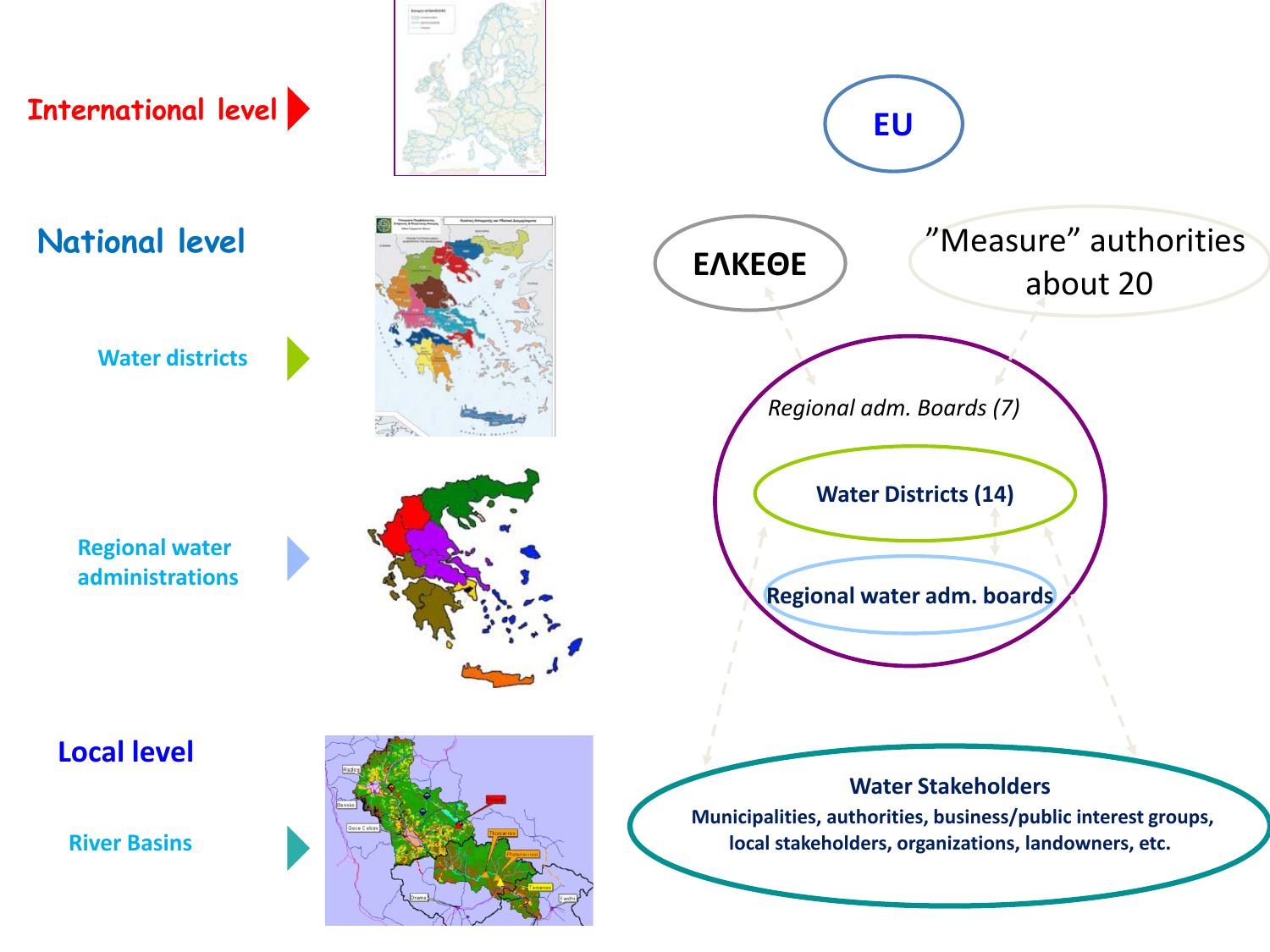## Greek Islands Case Current Scenario

- Water and power cost and availability are an issue for the Greek islands.
- Climate change and population/econo mic growth presses existing water resources.



**Old water boat used to supply water to the island of Hydra until 2014. Source: http://www.hydradirect.com/abouthydra/services-utilities/water-supply/**



**Preliminary plan for Greek Aegean islands electric interconnection system.** 

Energy Developments in the Greek Islands," Friedrich-<br>Ehert-Stiftung, Athens, 2016 **Source: N. Chatziargyriou and I. Margaris, "Renewable Ebert-Stiftung, Athens, 2016.**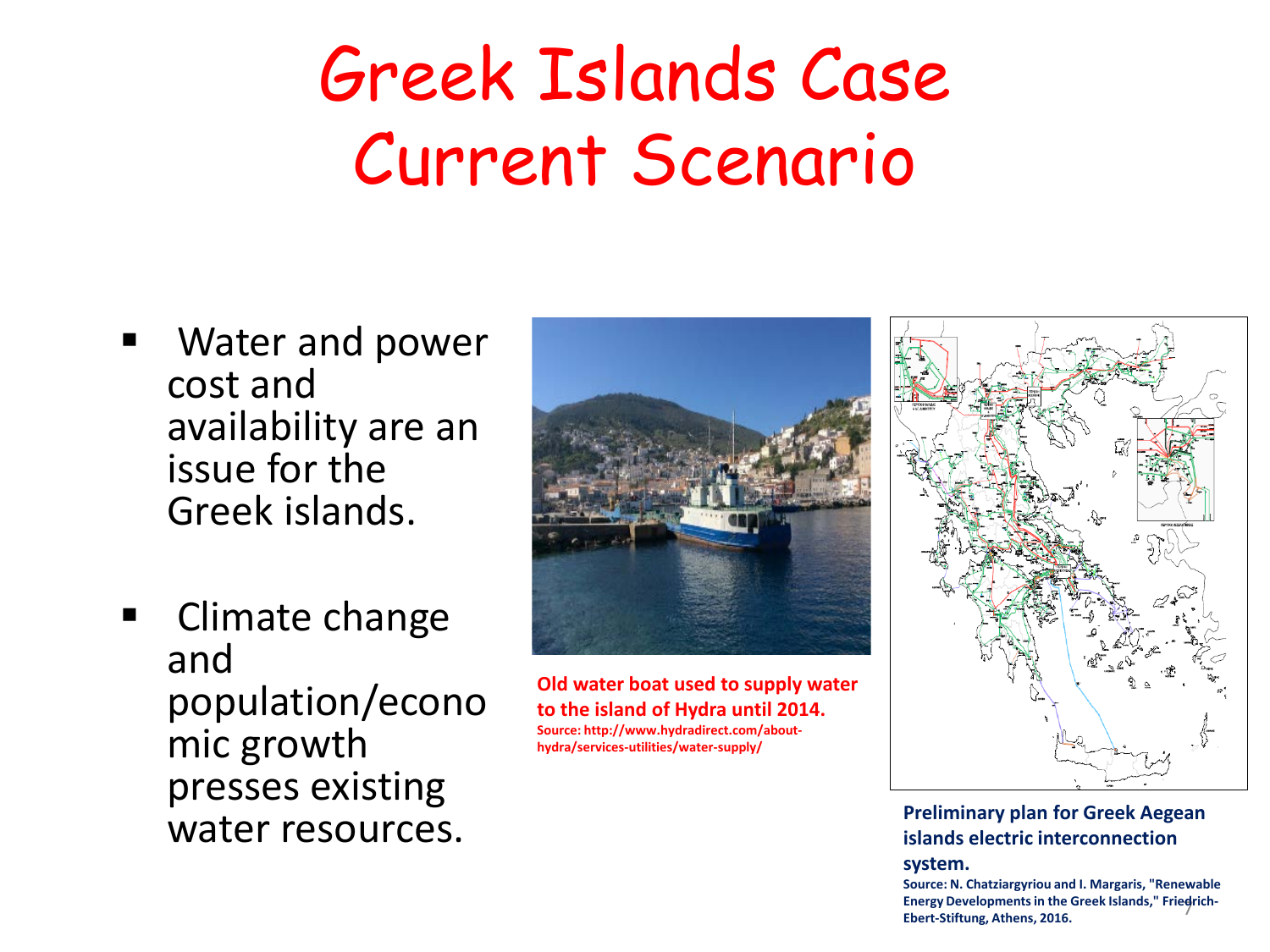## •**Energy Consumption & Cost**  •**for water supply & sanitation in Greece**

•**Energy consumption Energy cost**  •12 **120.0** 10 100.0 8 80.0 Euro cent/m<sup>3</sup>  $kWh/m<sup>3</sup>$ 6 60.0  $11.2$ •**97.0** 40.0 4  $\overline{2}$ 20.0 1.8 16.0  $0.75$ 6.6  $\mathbf{0}$  $0.0$ •Athens Thessaloniki Syros **Athens Thessaloniki Syros** Athens Thessaloniki Syros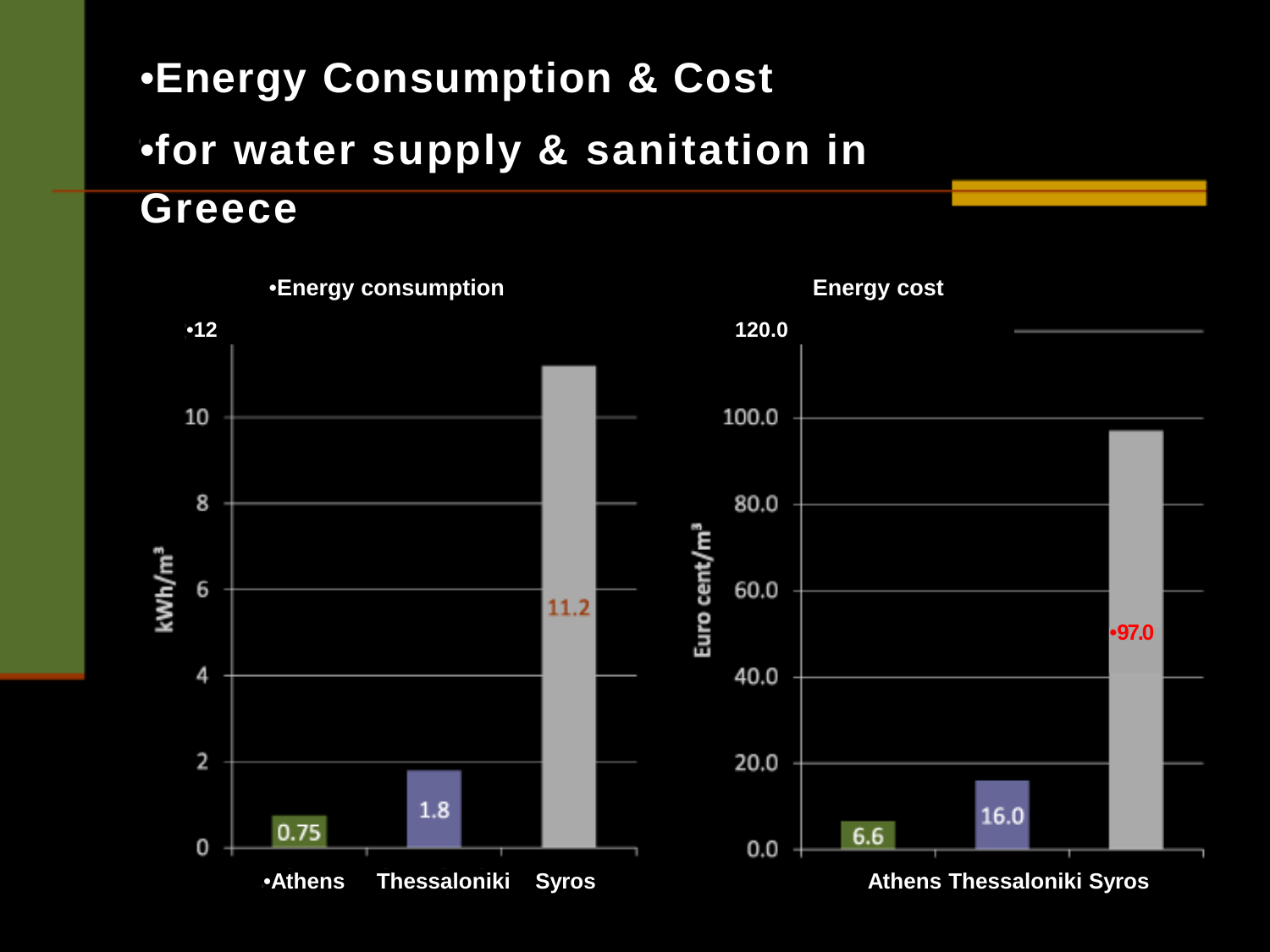# New Adsorption Desalination and Cooling MEDAD

## Largest and world's first pilot and research Adsorption<br>Desalination project (100 m<sup>3</sup>/day)

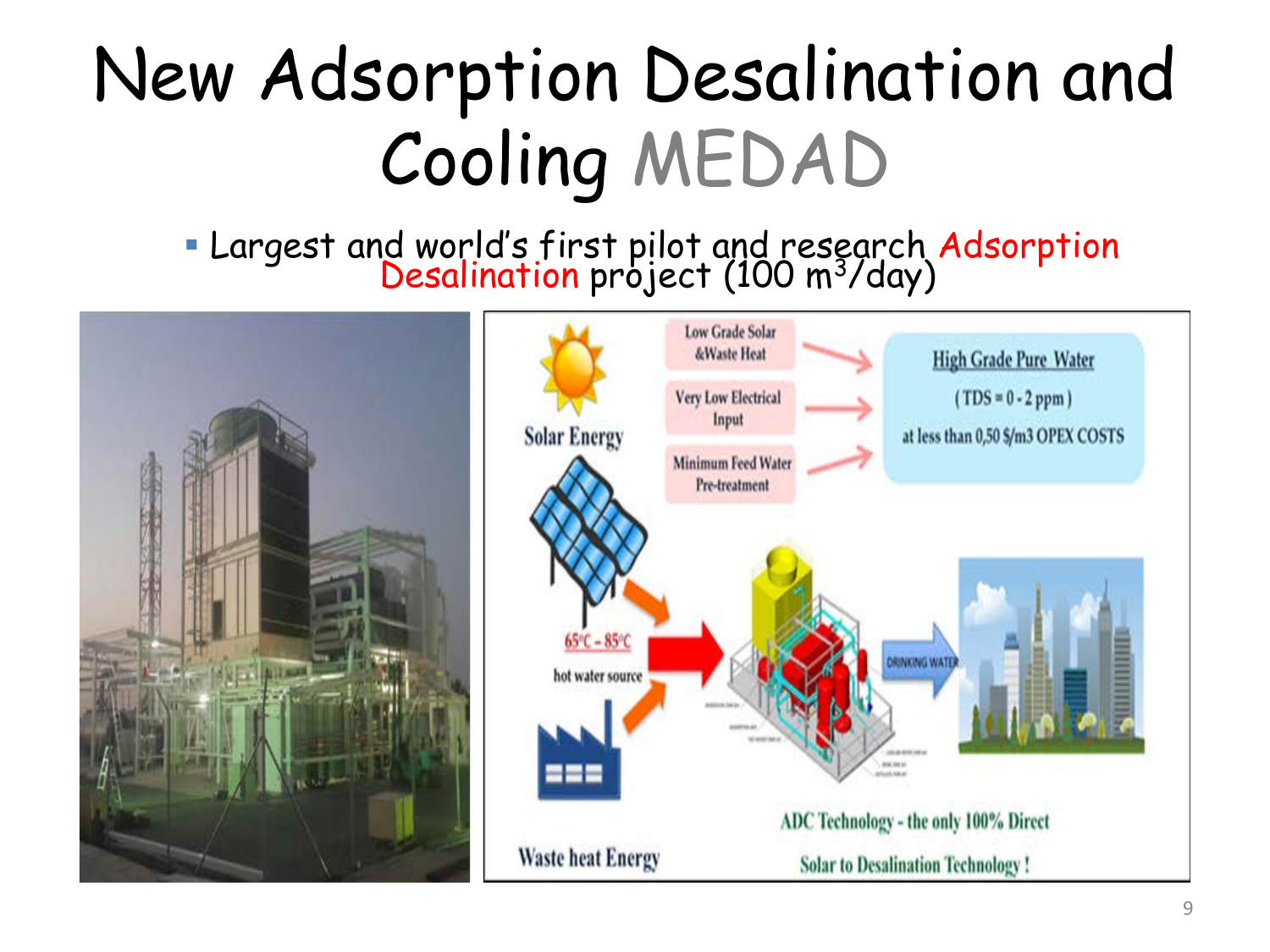